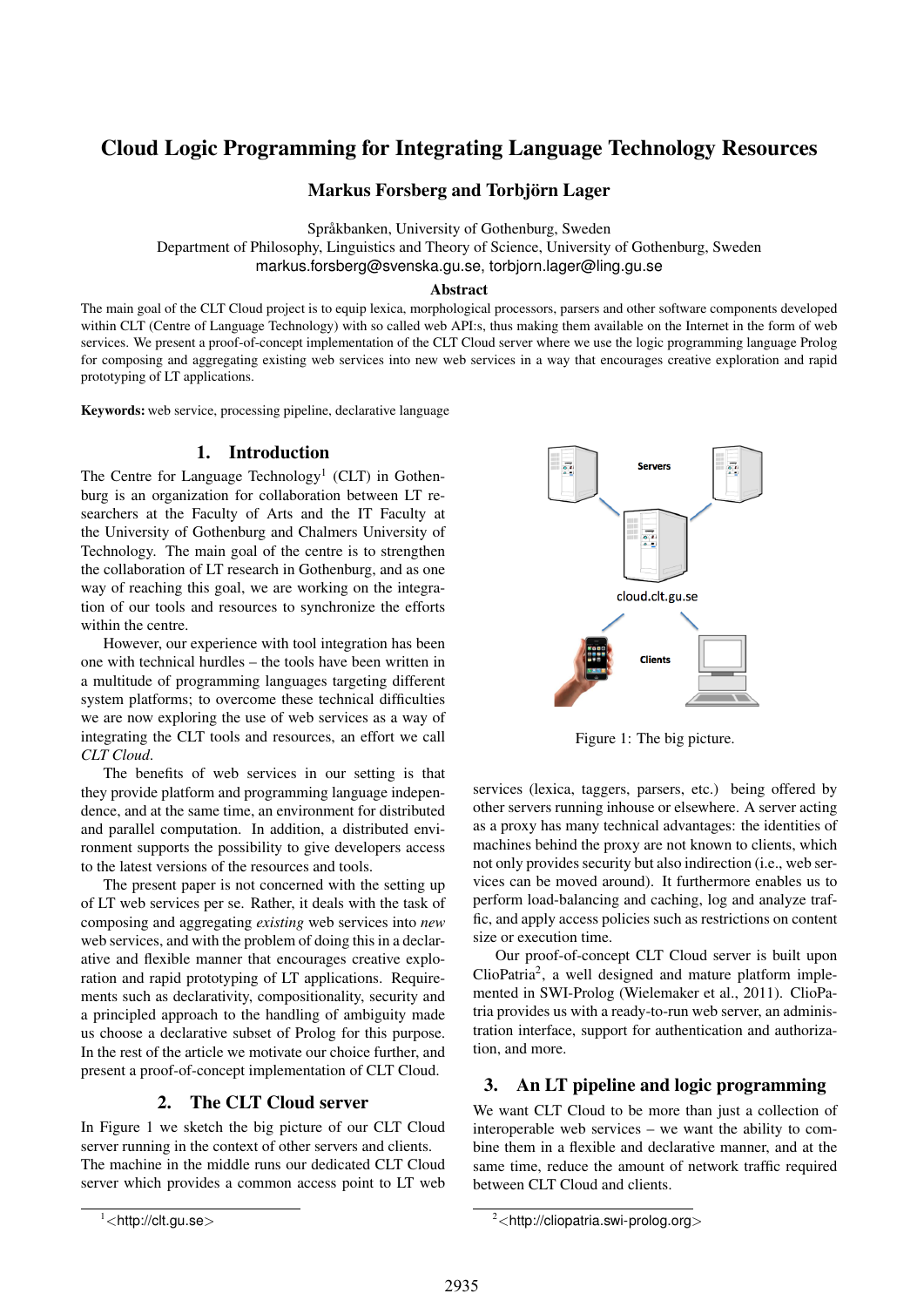The solution we are currently employing is the use of Prolog as the processing pipeline language. Prolog has a number of traits that distinguishes it from most other programming languages:

- Declarativeness, inherited from its roots in logic
- Inference capabilities, inherited from its roots in theorem proving
- No separation between data and programs (reflexivity)
- The lazy a-tuple-at-a-time generation of solutions to queries

A Prolog query performing tokenization followed by POS tagging of a given text could be written as follows:

```
?- text(Text), tokens(Text,Tokens),
   tags(Tokens,Tags).
Text = ' Tom runs'
Tokens = ['Tom', runs]Tags = [[token-'Tom', pos-'NNP'],
        [token-runs, pos-'VBZ']]
```
We can compare this to a Unix style pipeline chaining the tokenizer and tagger processes by their standard streams by means of an anonymous pipe, like so:

```
$ tokens < text.txt | tags > tags.txt
```
However, this comparision quickly breaks down:

- In comparison with the Unix pipline, the intermediate results in a Prolog pipeline are *terms* rather than streams and they are *explicit* and *named* rather than anonymous.
- Prolog is *nondeterministic* in that the variables in a query may be bound to different values on backtracking. From a formal point of view, a Unix pipeline can be seen as a kind of functional composition. Prolog is a relational nondeterministic language, and supports *relational* composition.
- Furthermore, (some of) the predicates in a Prolog pipeline may be *bi-directional*, so that *tokens(Text, Tokens)* can also be used to *detokenize* a list of tokens into a Prolog atom.

Via the bagof/3, setof/3 and findall/3 built-in predicates, Prolog also supports not only relational composition but also *aggregation* of all solutions to a query. For example, if a lexicon is stored in the form of wordform/2 clauses, we may compute the number of words stored by running the following query.

```
?- findall(Word,wordform(Word,S),Words),
   length(Words, Length).
```
We believe that Prolog offers a suitable foundation for building a very flexible NLP computation pipeline. We intend to show that explicit and named variables holding intermediate results should be considered an advantage, that nondeterministic computing makes a lot of sense also in this context, and that the other traits that Prolog has can be very useful.

We are of course aware of the fact that Prolog has fallen out of fashion in NLP circles since its heyday in the 1980's. One likely reason for this (but not the only reason) is the dominance of statistical approaches to LT, and the fact that Prolog is fairly weak at number crunching. However, as the pendulum swings back towards more knowledge intensive approaches, the appreciation of logic programming languages may again increase. Fortunately, at least judging from our own colleagues, most members of the LT world still remember the Prolog they once learned, at least sufficiently well for our purpose. Besides, we must emphasize that we do not propose the use of Prolog for each and every LT programming task – quite the opposite!

Predicates such as tokens/2 and tags/2 *can* of course be implemented in Prolog, but tokenizers and part of speech taggers written in other programming languages are more readily available. Now, if such resources are also available, or can be made available, in the form of web services, it is often a good idea and very straightforward to access these from Prolog instead. The definition of tags/2, for example, may access a POS tagging web service over HTTP, written in any programming language. Thus, Prolog can be used as a *glue language* – a way to combine two or more HTTP web services into a new web service. This is indeed our main intended use of Prolog in this project, and we believe that it is a role in which Prolog shines.

In order to make a particular web service available as a predicate in the CLT Cloud, one often has to do a bit of Prolog programming. An effort must be made to ensure that predicates can be used in either direction (bi-directionality), errors must be handled gracefully, and one must decide whether to return an empty representation or simply fail (and thus force backtracing) when (say) a parsing process fails to come up with an analysis.

#### 4. The CLT Cloud infrastructure

The web services in CLT cloud follows the REST (Representational State Transfer) architectural principles (Fielding, 2000), which entails making good use of all the major HTTP methods (GET, PUT, POST and DELETE), rather than building a protocol on top of HTTP.

On a first blush, Prolog does not seem to mesh well with the way the Web and its protocols work, in particular when it comes to GET. We have what is often referred to as an *impedance mismatch problem*: Prolog is relational in that a query may map to more than one result, but HTTP GET is essentially functional in that one query/request should map to exactly one result/response. Sometimes this can be solved by using an all-solutions predicate such as findall/3, but this only works for a finite number of solutions and only if they are not too many. Besides, we may prefer to generate the solutions one-byone, sometimes because it is cheaper in terms of memory requirements (on both server and client), and sometimes because we want to decide, after having seen the first couple of solutions, whether we want to see more.

We choose instead to work with a *virtual index* to the solutions that a query has, without actually generating the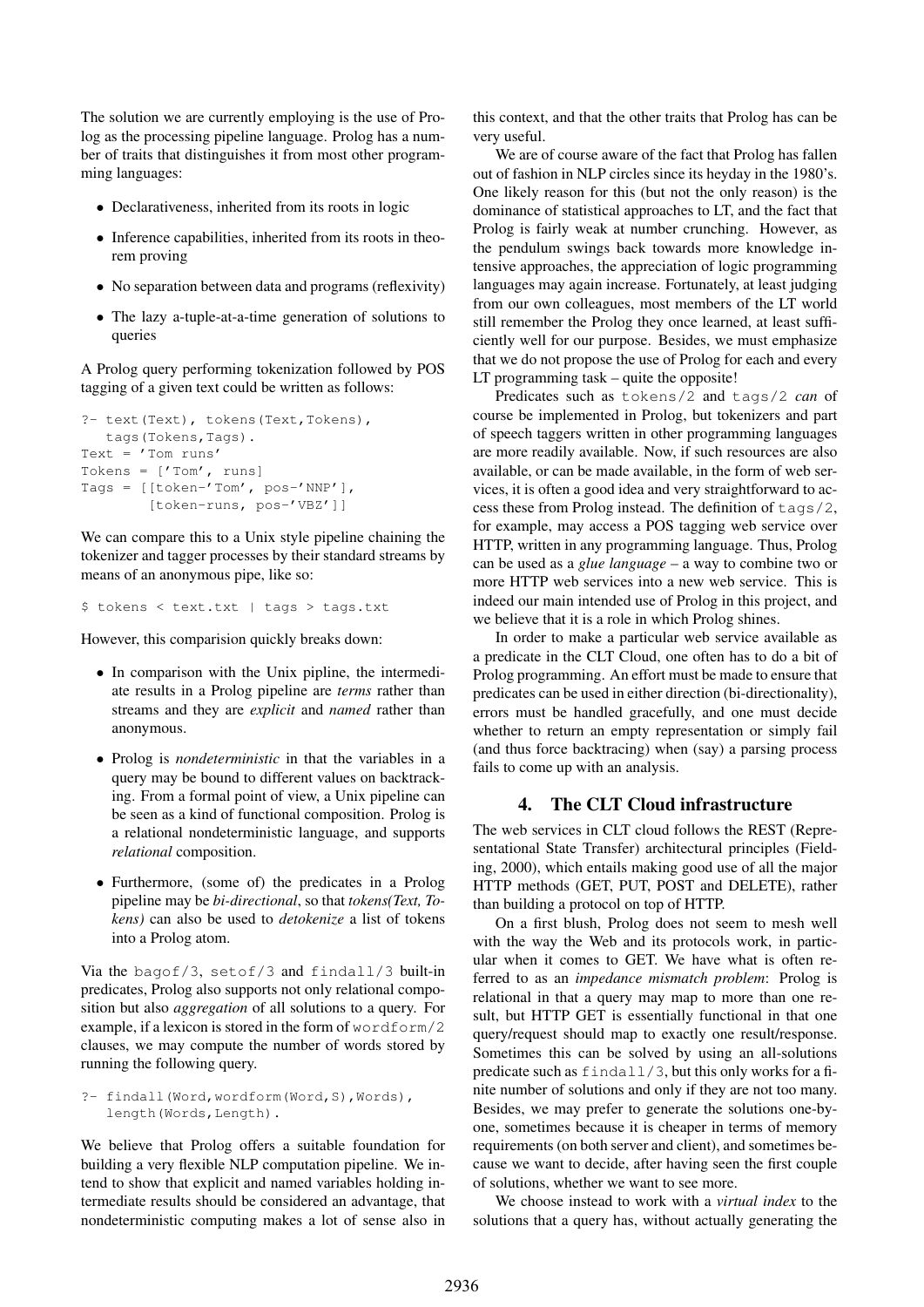solutions. Each solution in the sequence of n solutions to a query receives an integer index in the range 0::n-1. This makes a query for the ith solution of a goal functional and deterministic, and thus solves the impedance mismatch problem. To implement this efficiently we have to avoid regenerating solutions 0-i when asking for solution i+1. Fortunately, a technique for this which preserves the Prolog state (stack, choice points, variable bindings) between requests by creating a thread that is associated to the HTTP session, running the state-full computation there, and sending messages back and forth between the HTTP handlers and the session thread to communicate queries and results, has already been developed (Wielemaker et al., 2011).

Apart from sending queries to the server using GET, a client may PUT or POST Prolog clauses to the service to be stored in a scratch module associated with the current session and used in subsequent queries. This is typically the way to upload data (e.g. text) to the server for processing, but since the uploaded content may also be Prolog *rules*, it is also something that increases the power of the querying facilities. Clauses can also be DELETEd at any time.

We illustrate this by a small example. Suppose we want to part of speech tag the sentence "Tom runs". This is done by an update followed by a query, i.e., by using two HTTP requests. First we perform a PUT request like so:

```
PUT cloud.clt.gu.se
text('Tom runs').
```
This places the clause text('Tom runs') in the client's scratch module on the server and returns a simple JSON acknowledgment. Then we follow up with an GET request of the following form:

```
GET cloud.clt.gu.se?query=Q&cursor=C&limit=L
```
Here,  $Q$  is a Prolog query,  $C$  is and integer acting as a key to the zero-based virtual index of solutions to  $Q$ , and  $L$  is an integer specifying the maximum number of solutions to be returned. If  $Q$  is replaced by our simple example Prolog query, and if  $\mathcal C$  is set to 0 and  $\mathcal L$  to 1 (the defaults), then the JSON encoded response would be:

```
{"success": true,
 "message": "yes",
 "bindings": [
   {"Text": "Tom runs",
     "Tokens": ["Tom", "runs"]
     "Tags": [{"token":"Tom", "pos":"NNP"},
              {"token":"runs", "pos":"VBZ"}]
    }
   ]
}
```
There is another way to perform exactly the same task. Along with the  $text/1 clause(s)$ , we may send program clause(s) to the server, in this case for defining a new predicate my\_tags/1:

```
PUT cloud.clt.gu.se
text('Tom runs').
my_tags(Tags) :-
     text(Text),
      tokens(Text, Tokens),
      tags(Tokens, Tags).
```
and then use the new predicate from the client as follows:

GET cloud.clt.gu.se?query=my\_tags(Tags)

We can think of this as a way to do rule-based ad-hoc inferencing in the context of querying, or as a way to on the fly create new web services on the basis of existing ones.

In connection with the above very small and artificial example we would like to make the following points:

- Our approach scales very well. We have tried it with a text/1 clause with an atom representing a text containing hundreds of thousands of words. For such tasks, and thanks to the backtracking behavior inherent in our approach, we are able to formulate a query which splits the text into sentences, picks one, tokenizes and part of speech tags it, and returns the tagged sentence to the client. On backtracking (forced by the client sending a new request with an incremented cursor), it picks the next sentence, tags and returns it to the client, and so on.
- Our simple example showed how to retrieve solutions one by one from the server. By setting the request parameter limit to an integer, for example 5, we may retrieve up to five solutions at a time. If five solutions exist, the value of the bindings property in the returned JSON will be a list with five members. Again, if we ask for the *next* five solutions, the first five solutions will not have to be recomputed.
- Except when debugging, a client usually has no need for intermediate results, and thus no need to see the values of all variables in a query. The convention here is to prefix the "uninteresting" variable names with an underscore character, which will instruct the server to not include the corresponding bindings in the JSON responses. This is also a convention implemented in some (but not all) Prolog commandline interpreters.
- For lack of space and for pedagogical reasons, our simple example did not show how we in practice use Prolog's module system to allow the same predicate (same name and arity) to be independently defined in multiple namespaces. In order to access the NLTK tokenizer, we must in fact write nltk: tokens (Ws, Ts) rather than just tokens(Ws,Ts). Another (and much faster) tokenizer, available as a module in SWI-Prolog, can currently be accessed as swipl:tokens(Ws,Ts).
- Many CLT Cloud predicates takes an optional list of options that configure the processing in various ways. For example, swipl:tokens(Ws,Ts, [downcase(true)]) converts all the characters of the input to lower case before tokenization is performed. Default is downcase(false).
- Allowing clients to execute arbitrary Prolog programs and queries on the server does of course raise important security concerns. We handle this by carefully inspecting the programs and queries before allowing them to be executed, something which is relatively easy in a reflexive language such as Prolog.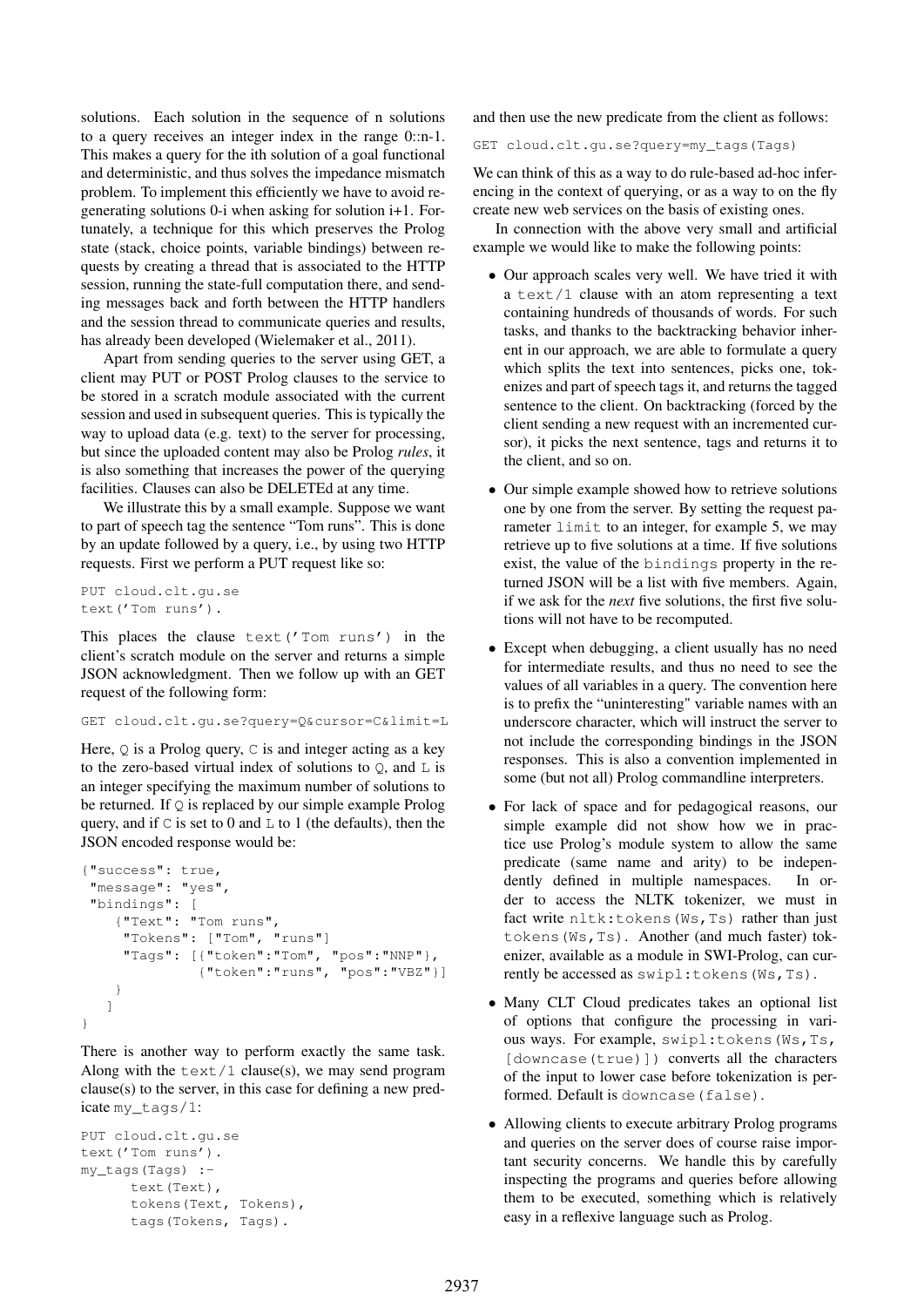#### 5. The CLT Cloud API Explorer

The CLT Cloud API Explorer is a browser-based client written in HTML, CSS and JavaScript that makes it easy to explore the API:s and the predicates offered by the CLT Cloud.

JSON is easy to process by client programs, but is not very friendly on the inspecting human eye. When debugging an application, or when just exploring interesting queries, we choose to present JSON responses as tables rendered in HTML, as in Figure 2. We find the mapping between variable names in the query and the attribute names (Text, Tokens, and Tags) in the bindings section of the table to be clear and easy to follow.



Figure 2: JSON viewed as a table.

Apart from a JSON presentation area on the right, the API Explorer, depicted in it full in Figure 3, has an Update area containing a text area for entering clauses to be uploaded to the server by clicking the PUT or POST button, and a text field for entering templates for predicates to be deleted when clicking the DELETE button. The Query area contains a text field to hold the query, a GET button and fields and menus for specifying cursor and limit. For convenience, buttons marked First, Next and Previous for paging solutions are also provided.

### 6. Related work

In this paper we focused on the use of logic programming to create an abstraction on top of existing web services, and the only related work we are aware of is the work we are currently building upon. However, we are in a good company in the LT community with our work on web services and processing pipelines, e.g., WebLicht (Web Based Linguistic Chaining Tool) (Hinrichs et al., 2010), and IULA Web Services (Martínez et al., 2010).

#### 7. Future work

We plan to incorporate all CLT software and resources in the CLT Cloud as web services in a unified web service directory with a common access point. This should not be a major task since it has already been done for the bulk of them. An important requirement is that these web services are actually the ones used by the local research group so that future developments become available.

We have already written a fair number of browser based demo client applications served by the CLT Cloud, but here we just include pictures of two of them – a DCG parsing tool (Figure 4), and a Wordnet browser (Figure 5). In the future, we plan to make the CLT Cloud available to our LT masters students and believe that this will result in many more applications using it.

Since the CLT Cloud uses JSON rather than XML for interprocess communication we are developing Prolog tools for pointing to an exact location in a JSON object, and for transforming one JSON object into another. Such utilities correspond to XPath and XSLT in the XML world, but with the very important difference that the Prolog tools generate solutions a-tuple-at-a-time. Having access to a nondeterministic variant of XSLT will allow us to easily build adapters between for example partially incompatible tag sets.

Another obvious future task is to explore ways of performing query optimization. Optimization could be as simple as moving some software to the same server as the common access point, where the up-to-date requirement could be ensured by regular update from the software's versioning system, or more complex tasks such as optimization through a query rewrite system, something which is comparatively easy in a reflexive programming language that can treat programs as data.

## 8. Acknowledgements

The research presented here was supported by the University of Gothenburg through its support of the Centre for Language Technology (CLT).

#### 9. References

- R.T. Fielding. 2000. *Architectural styles and the design of network-based software architectures*. Phd thesis, University of California, Irvine.
- Erhard Hinrichs, Marie Hinrichs, and Thomas Zastrow. 2010. Weblicht: web-based lrt services for german. In *Proceedings of the ACL 2010 System Demonstrations*, ACLDemos '10, pages 25–29, Stroudsburg, PA, USA. Association for Computational Linguistics.
- Héctor Martínez, Jorge Vivaldi, and Marta Villegas. 2010. Text handling as a web service for the iula processing pipeline. In *Web Services and Processing Pipelines in HLT: Tool Evaluation, LR Production and Validation*, pages 22–29, Paris. ELRA.
- Jan Wielemaker, Tom Schrijvers, Markus Triska, and Torbjörn Lager. 2011. SWI-Prolog. *Theory and Practice of Logic Programming: Special Issue on Prolog Systems*, 12:67–96.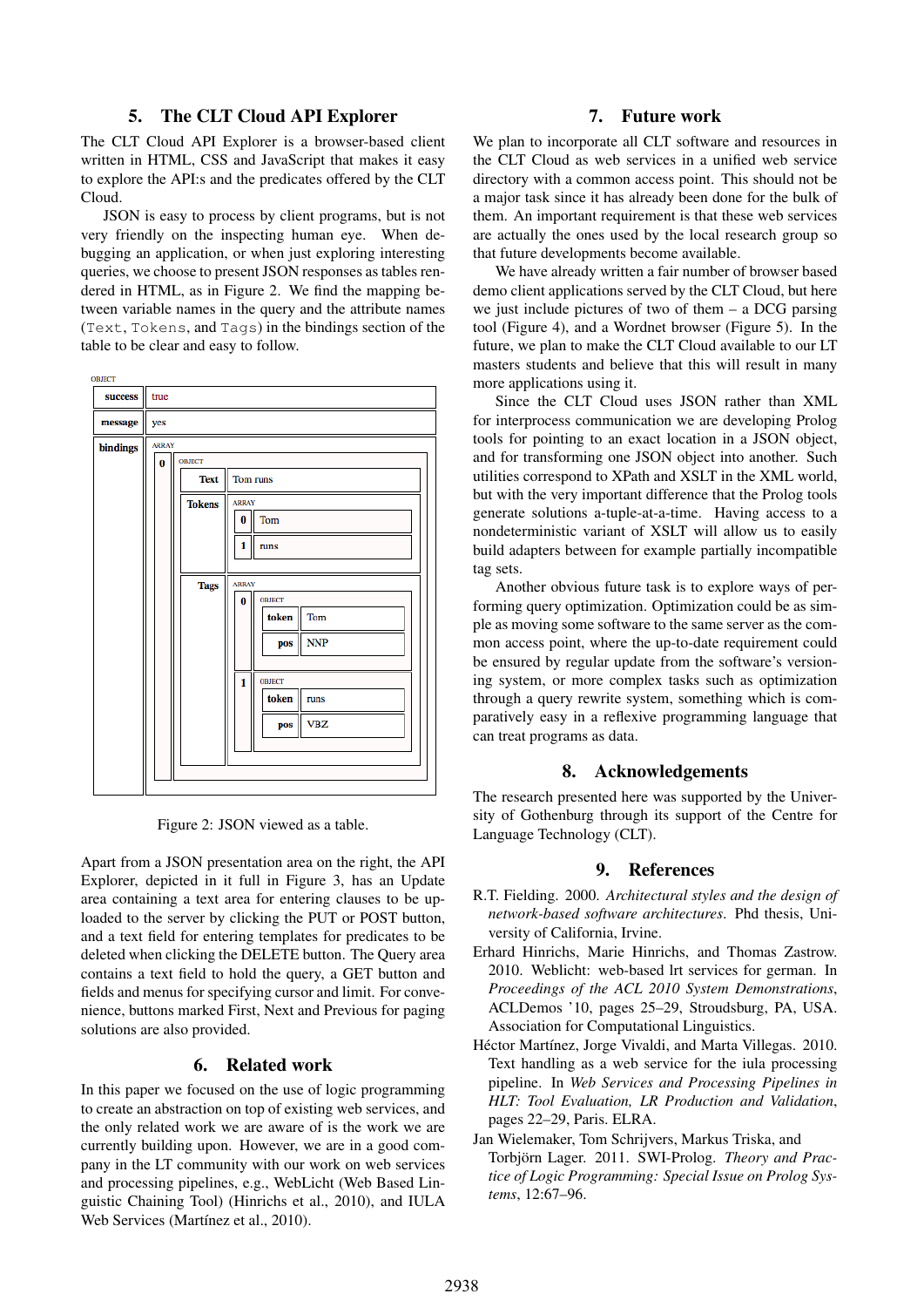| SWAPP SessionDB API Explore<br>÷<br>SWAPP SessionDB API Explorer<br>$\circ$                                                                                                                                                                     |                                                            |                                       |                            |
|-------------------------------------------------------------------------------------------------------------------------------------------------------------------------------------------------------------------------------------------------|------------------------------------------------------------|---------------------------------------|----------------------------|
| ex.html<br>$\blacktriangleleft$ $\blacktriangleright$ $\blacksquare$ spyderbrain.ling.gu.se/www/doc/sessionD8/ind                                                                                                                               | )<br>Pri                                                   | €<br>d<br>$\frac{1}{2}$ - Google<br>U | $\blacktriangleright$<br>Ø |
| <b>RDFDB   SessionDB   SessionEQ   Help</b><br>Login   Admin                                                                                                                                                                                    | $\mathbf{r}$                                               | religion                              |                            |
| <b>CLT Cloud</b><br><b>API Explorer</b>                                                                                                                                                                                                         | ×.<br>ఇ                                                    |                                       |                            |
| db/noisess/qqawa/                                                                                                                                                                                                                               | $\boldsymbol{\mathcal{Z}}$                                 | and                                   |                            |
| UPDATE                                                                                                                                                                                                                                          | $\overline{\mathbf{z}}$                                    | there                                 |                            |
| Clear<br>/swapp/session/db<br>POST<br>PUT                                                                                                                                                                                                       | 22                                                         | are                                   |                            |
| fits into the<br>in the<br>religion<br>preliterate societies is quite definite; as a complex it<br>'SOME OF THE MAJOR FUNCTIONS OF RELIGION The place of<br>text(1,<br>simple,                                                                  | 23                                                         | different                             |                            |
| whole social organization and functions dominantly in every part of it. In<br>societies like ours, however, its place is less clear and more complex. With the<br>diversity of religious viewpoints, there are differences of opinion as to the | A                                                          | opinions                              |                            |
| opinions as to the<br>features of religion; and there are different<br>essential                                                                                                                                                                | 25                                                         | æ                                     |                            |
| essential functions of religion. Nevertheless, for most of the population of<br>heterogeneous advanced societies, though less for the less religious portion,<br>ineligion does per religion model initiated and social intetions. A            | $\frac{8}{2}$                                              | $\mathbf{S}$                          |                            |
|                                                                                                                                                                                                                                                 | 27                                                         | dhe                                   |                            |
| he is better                                                                                                                                                                                                                                    | $\mathbf{z}$                                               | essential                             |                            |
| performed, the individual is a composed, ordered, motivated, and emotionally<br>fitted to perform his social life among his fellows. There are several closely<br>related inner functions. In the last analysis, religion is the mea            | 29                                                         | functions                             |                            |
| in it, at the higher religious levels of great-periums instrumentalities follow.<br>spiritual occurrences that fill the pressing human needs of self-preservation<br>self-pecification, and self-completion. The chief experience is            | R                                                          | ัธ                                    |                            |
|                                                                                                                                                                                                                                                 | F                                                          | religion                              |                            |
| give him a feeling that he<br>supernatural power. Related to this is the fact that most of the higher religions<br>define for the individual his place in the universe and give him a feeling that h                                            | S                                                          |                                       |                            |
| the experience of<br>is a coordinate<br>. Man has<br>being helpfully allied with what he can not fully understand; he<br>is relatively secure in an ordered, dependable universe                                                                |                                                            |                                       |                            |
| part of all of the mysterious energy and being and movement. The universe is a<br>safe and permanent home. A number of religions also satisfy for many the need of                                                                              | ARRAY                                                      |                                       |                            |
| being linked with the ultimate and eternal. Death is not permanent defeat and disappearancer man has a second chance. He is not lost in the abyss of endless<br>disappearancer man has a second chance. He is not lost in the aby               | ARRAY<br>$\bullet$<br>Tags                                 |                                       |                            |
| t in the abyss of endless<br>offers the experience of                                                                                                                                                                                           | 0                                                          | OBIBCT                                |                            |
| ۲<br>ideals and<br>alm of the spirit<br>the highest idea<br>$_{\rm al}$<br>Religion can summate, epitomize, relate, and conserve                                                                                                                |                                                            | With<br>token                         |                            |
| Clear<br>DELETE ) /swapp/session/db?template=                                                                                                                                                                                                   |                                                            | 叾<br>pos                              |                            |
| F<br>text(_/                                                                                                                                                                                                                                    |                                                            | OBJECT                                |                            |
| QUERY                                                                                                                                                                                                                                           |                                                            | å<br>token                            |                            |
| Clear<br>/swapp/session/db?query=<br>GET                                                                                                                                                                                                        |                                                            | Σ<br>pos                              |                            |
| Sentences)<br>Sentence,<br>text(N, Text), nltk:sentences(Text, Sentences), member<br>nltk:tokens(Sentence, Tokens), nltk:tags(Tokens, Tags)                                                                                                     |                                                            |                                       |                            |
|                                                                                                                                                                                                                                                 | Z                                                          | <b>OBJECT</b>                         |                            |
|                                                                                                                                                                                                                                                 |                                                            | diversity<br>token                    |                            |
| Previous<br>(Next<br>First<br>Paging:<br>$\overline{\phantom{0}}$<br>soutput=json<br>$\text{allimit} = 1$<br>$\texttt{scutsor}=2$                                                                                                               |                                                            | ξ<br>pos                              |                            |
| PRESENTATION                                                                                                                                                                                                                                    |                                                            | OBIECT                                |                            |
| с<br>Truncate long strings<br>Show as <b>HTML</b> I                                                                                                                                                                                             | s,                                                         | ್<br>token                            |                            |
| Click                                                                                                                                                                                                                                           | property to display a path here.<br><b>JSON</b><br>ď<br>on |                                       |                            |
|                                                                                                                                                                                                                                                 |                                                            |                                       |                            |

Figure 3: The CLT Cloud API Explorer.